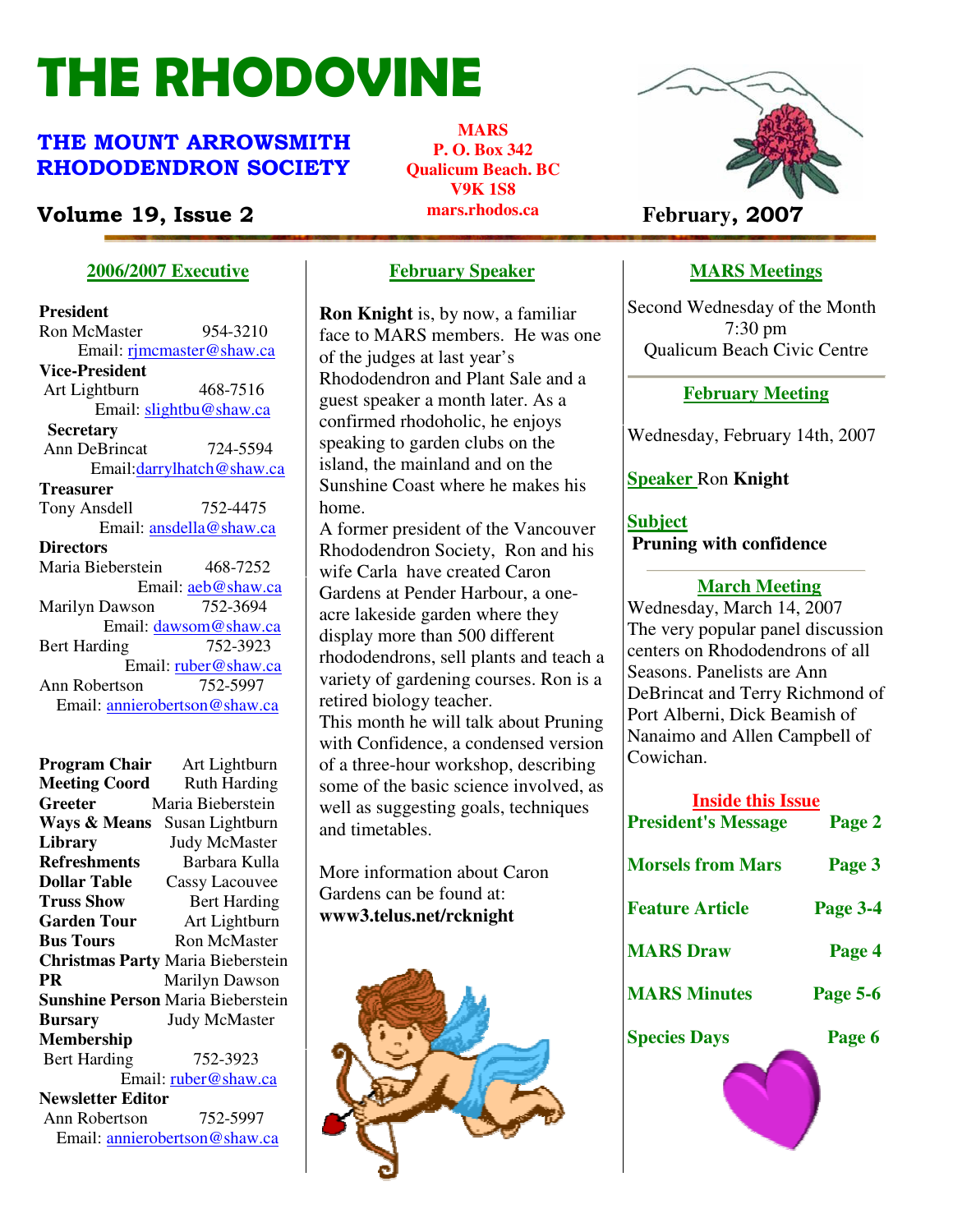| Page 2 | <b>The Rhodovine</b>       | Volume 19, Issue 2 |
|--------|----------------------------|--------------------|
|        |                            |                    |
|        | <b>President's Message</b> |                    |

It's getting to be that time of the year again when we get very busy with our fund raising activities. In addition to being a lot of work these activities are a lot of fun.

The activities are:

### **April 21/07 – Plant Sale, Truss Show and Competition-Chairman is Bert Harding**

#### **April 28& 29/07– Oceanside Garden Show- Co Chairwomen are Marilyn Dawson and Barbara Kulla May 12&13/07– Garden Tour – Chairman - Art Lightburn**

A lot of plans are already in place for these activities. What now is required are volunteers to help make these activities as successful as they have been in the past. So either call or talk to the Chairmen/Chairwomen at our meetings and see what's available to help with that would be of interest to you. To be successful we need lots of volunteers.

#### **May 9/07 - Nominations to replace the retiring Club Executives- Chairwomen is Brenda Moore**

#### **Rhododendron Earthquake Kit**

The following is an article written by David Sellars that appeared in the Rootstalk, June 2001, which is the Fraser South Rhododendron Society's monthly newsletter. Maybe there is something here we could use in Oceanside

The Surrey City page in our local newspaper is an endless source of earnest advice for us lucky residents. We are still being asked to build bat boxes (it appears that demand for bat box kits is low and targets are not being met) and this month we are being encouraged to prepare a Pet Earthquake Kit. This would include bottled water for several days, a container to transport the pet, food, a flashlight and blankets. It struck me that worrying about pets, people and bats is all very well, but what we rhodo lovers need is a Rhododendron Earthquake Kit. On the tour to Washington State, Chris Ballyn and I brainstormed what the contents of such a kit would be. Just like the pet kit, we would obviously need food and water. As we may be unable to get to Costco after an earthquake, we recommend storage of at least three 8-kg buckets of 10-8-6 fertilizer formulated for rhodos. Water is more challenging. Surrey wants us to install rain barrels on the low end of our downspouts but that would only supply a few rhodos for a week. You would just have to set a few priorities—save R. proteoides and let the R. 'Yellow Petticoats' fry in the post-earthquake sun.

The kit should include wire cables and stakes so that prized specimens that topple over can be righted and supported. The best preparation would be to install the staking system before the earthquake actually occurs but you could spend a lot of time tripping over wires in the meantime. Blankets for emergency mulch should be included so that prized plants do not get in a sulk about not getting the same attention as pets.

As you probably will never get around to bolting your bookshelves to the wall, it would be just as well to have duplicates of a few critical rhodo books in your earthquake kit. You would certainly need Greer's Guide because in the post-earthquake trauma you would have to quickly identify priority rhodos for care and attention. Finally we would need a pamphlet as part of the kit, giving advice to rhodo lovers in the event of an earthquake. Maybe we can get a grant from Surrey City Hall to prepare it. It would include suggestions on whether to continue deadheading, if the earthquake occurs in the late spring, what to do if so much ground displacement has occurred that you can't find your plants and how to keep other people's pets out of the garden, jumping all over your toppled rhodos and drinking your water, because they had not bothered packaging up a Pet Earthquake Kit. Ron McMaster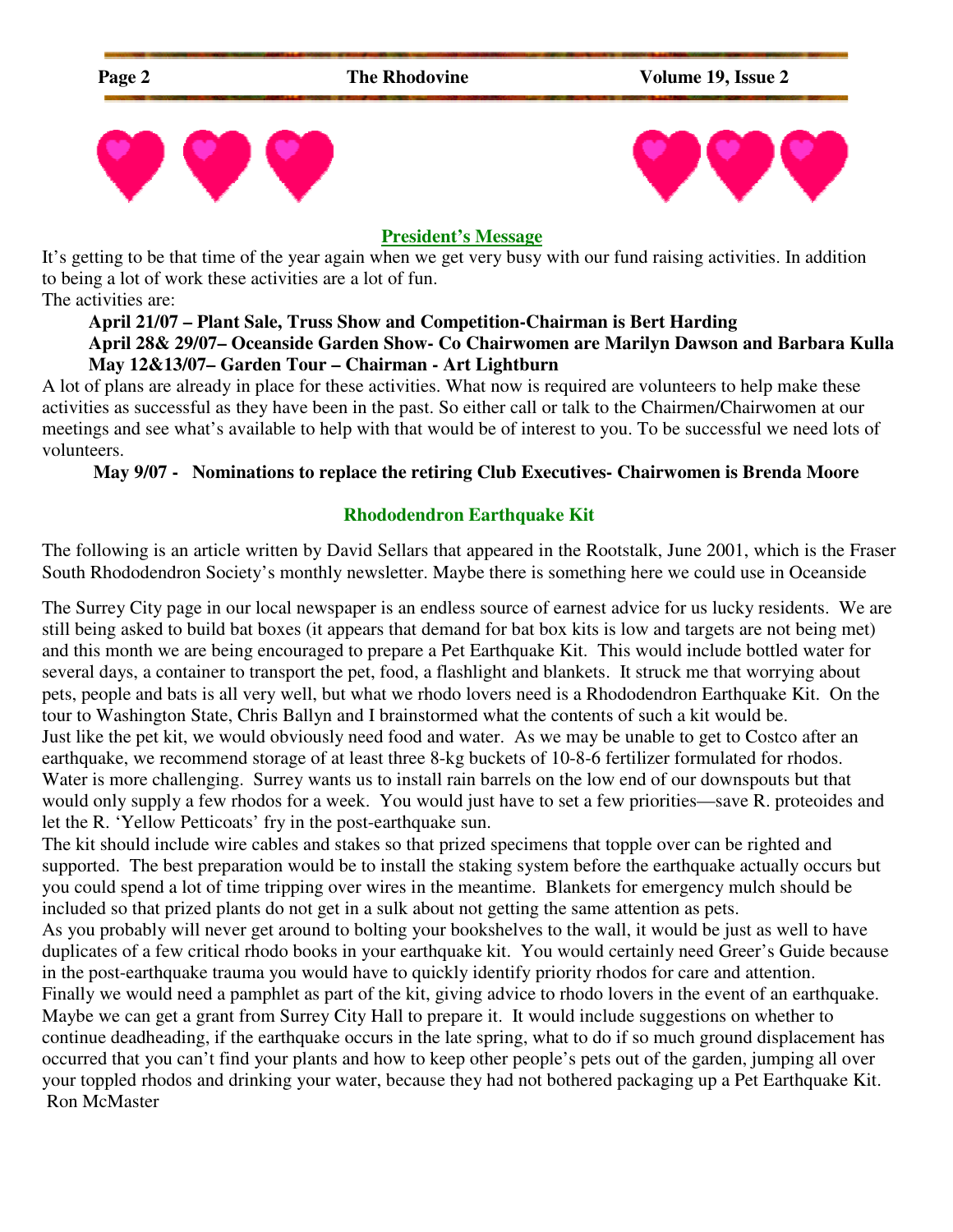#### **Morsels from Mars (Flowering in Ken's garden right now)**



#### **Photographed by Ken Gibson from his Tofino garden**

#### **'R.ririei' (after Rev. B. Ririe of the Chinese Inland Missions and friends of E. H .Wilson)**

**s. Arboreum s. s. Argyrophyllum.** 5', - 5F, VE, 3/3/3 This is an open, upright grower which might bloom as early as February if weather is mild. Oblong lance shapedleaves, up to 6" x 2",are glabrous bright matte green on top with a thin white or greyish indumentum on the undersides. Flowers to 2" long, broadly bell shaped, range from light to dull purple or smokey blue, with distinctive dark purple nectar pouches, and are carried in trusses to10. (Description courtesy of Greer's Guide book)

#### **How to Select a Rhodie at Your Local Nursery Jan D. Kelley. Drain, Oregon**

Over 30 years ago I purchased my first rhododendron for a Mother's Day present. I still have a vivid picture of proudly presenting it to her on Sunday morning after selecting it the day before from a local nursery. Like most beginners I was looking for a big plant with lots of blooms that didn't cost any more than a 16-year old boy could afford. However, with the passing of time I now realize that I was fortunate to have purchased a quality plant without really knowing what I was doing. Today when I purchase a new variety several criteria come to mind before I make my purchase. As there are some readers of the journal who are new to rhododendrons, I will try to identify some of the things I look for when selecting a new plant for my yard. The following general topics are not necessarily in any specific order but seem to be worth consideration prior to selecting a plant:

Learn about climate. Get knowledge of local climatic conditions with special attention to the most extreme winter temperature in the last five years. This information is typically available from the local airport, radio or TV weather station, or local newspaper. This extreme cold temperature is critical as most all rhododendrons sold are rated for hardiness. The hardiness rating is a *generally* accepted temperature that the plant will endure and survive. Notice I said the plant and not the flower buds. The rationale behind plant hardiness is that you can afford to lose the buds on a given year, but not the plant. Rhododendrons are generally rated from H-1 (will survive to minus 25 degrees F) through H-6 (will survive at plus 30 degrees F).**Talk to local gardeners.** Talk with neighbors and rhododendron club members about varieties that they have had for several years. Discuss with them how frequently the plant flowers, when it blooms, and where in their yard they have it located, i.e., in the shade, in full sun. (Continued on next page)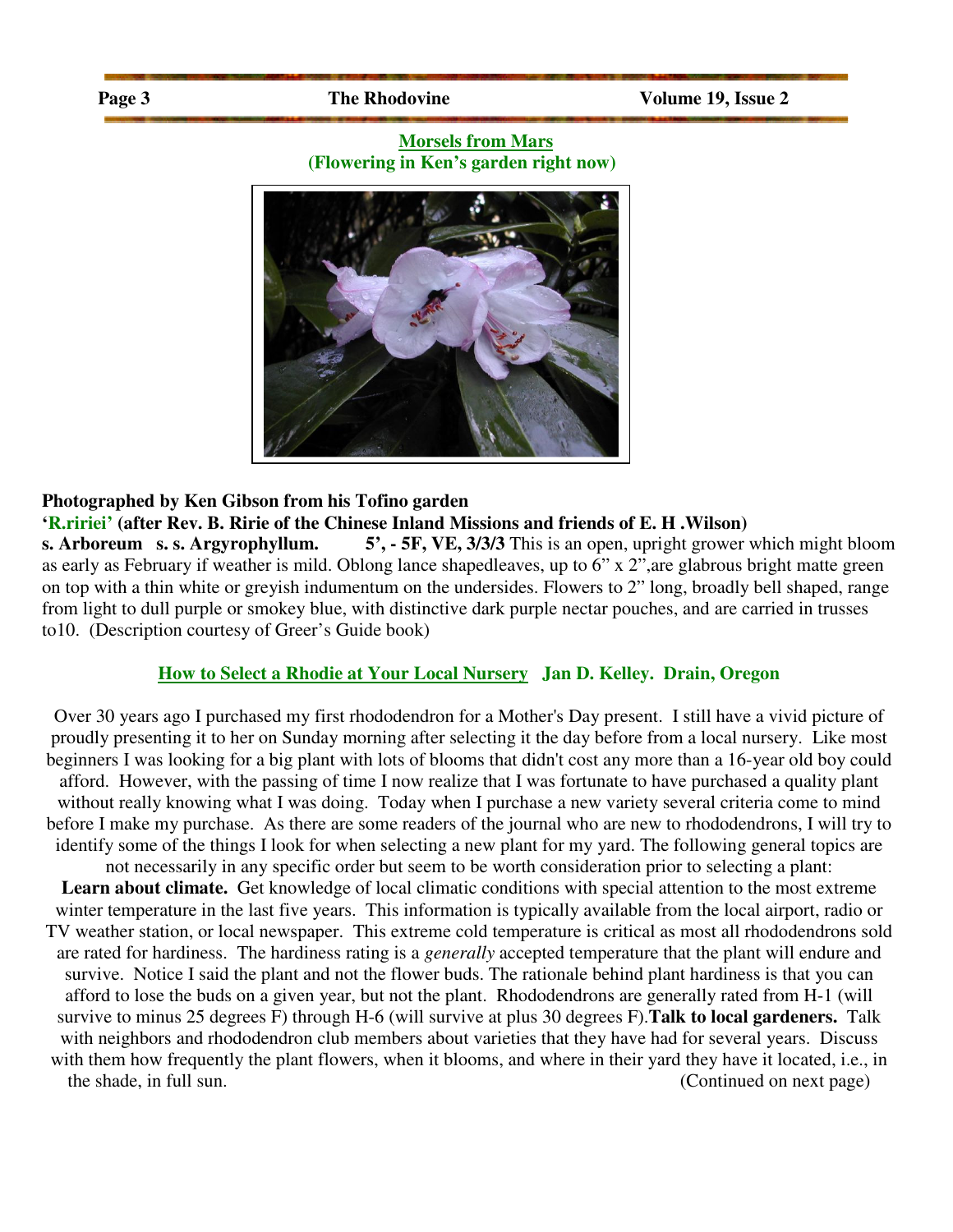| Page 4 | <b>The Rhodovine</b> | Volume 19, Issue 2 |
|--------|----------------------|--------------------|

**Read about rhodies.** Background reading about rhododendrons in one of the several books that are available is helpful. Several of the books have many excellent color pictures. I would recommend any of the following authors as good resources: Van Veen, Greer, and Cox. Each of the authors provides good description of flowers, plant habit, bloom period, and hardiness in a very understandable form.

**Visit nurseries.** Visit several local nurseries, if available, to view their selection of rhododendrons. Find a rhododendron knowledgeable sales person and seek his/her opinions about varieties that do well locally. Generally, retail nurseries tend to sell "tried and true" varieties that have stood the test of local time. Frequently, your choice will be quite limited in the number of different varieties that are available. When you have all of the general information identified and are ready to make your choice - that one plant that is going in that special place in your yard - I suggest that you have the following in mind:

**Ultimate Size.** How large will the plant be at 10 years of age? Standard varieties are about 6 feet at 10 years. Semi-dwarfs are about 2 to 4 feet at 10 years of age and dwarfs are about 1 1/2 feet at 10 years of age. **Plant age**. Know the plant size that you want to purchase: are you after instant landscape or are you willing to grow with the plant.

Location. Know that the variety you want meets the conditions of your location, i.e., full sun, semi-shade Pl**ant health.** When you make the final choice the foliage of the plant you select should be dark green and vigorous looking. It should not have burned or spotted leaves. Burned leaves generally result from inadequate water in the summer or excessive cold in the winter. Leaf spotting typically results from some disease condition in the plant. The plant should be uniform and well branched. Stay away from lopsided or crooked plants. The leaves should be free of insect damage. Uniform notching around the border of the leaves generally indicates weevil activity. Other insect damage is evidenced by irregular holes in the leaves. If you want the plant to bloom in the coming season, look for large flower buds on some of the branch ends. I realize that initially all of the above takes a great deal of time, but your labors dramatically increase the chance of purchasing an excellent rhododendron. All too often we buy the plant with the big open flowers only to later realize that it was a mistake. Good Hunting! Source: JARS V45:No.3:p136:y1991



## **MARS San Francisco ARS conference draw**.

At the February 14/07 monthly MARS meeting we will conduct a draw for those members who have never attended an ARS convention but would like to attend one. The member whose name is drawn will then be eligible to be reimbursed up to \$400.00 by MARS to help with the convention expenses. To receive the \$400.00 after you return from the ARS conference in San Francisco this April, you will need to produce at least \$400.00 of conference expenses.

If you have any questions please ask them at the meeting before the draw.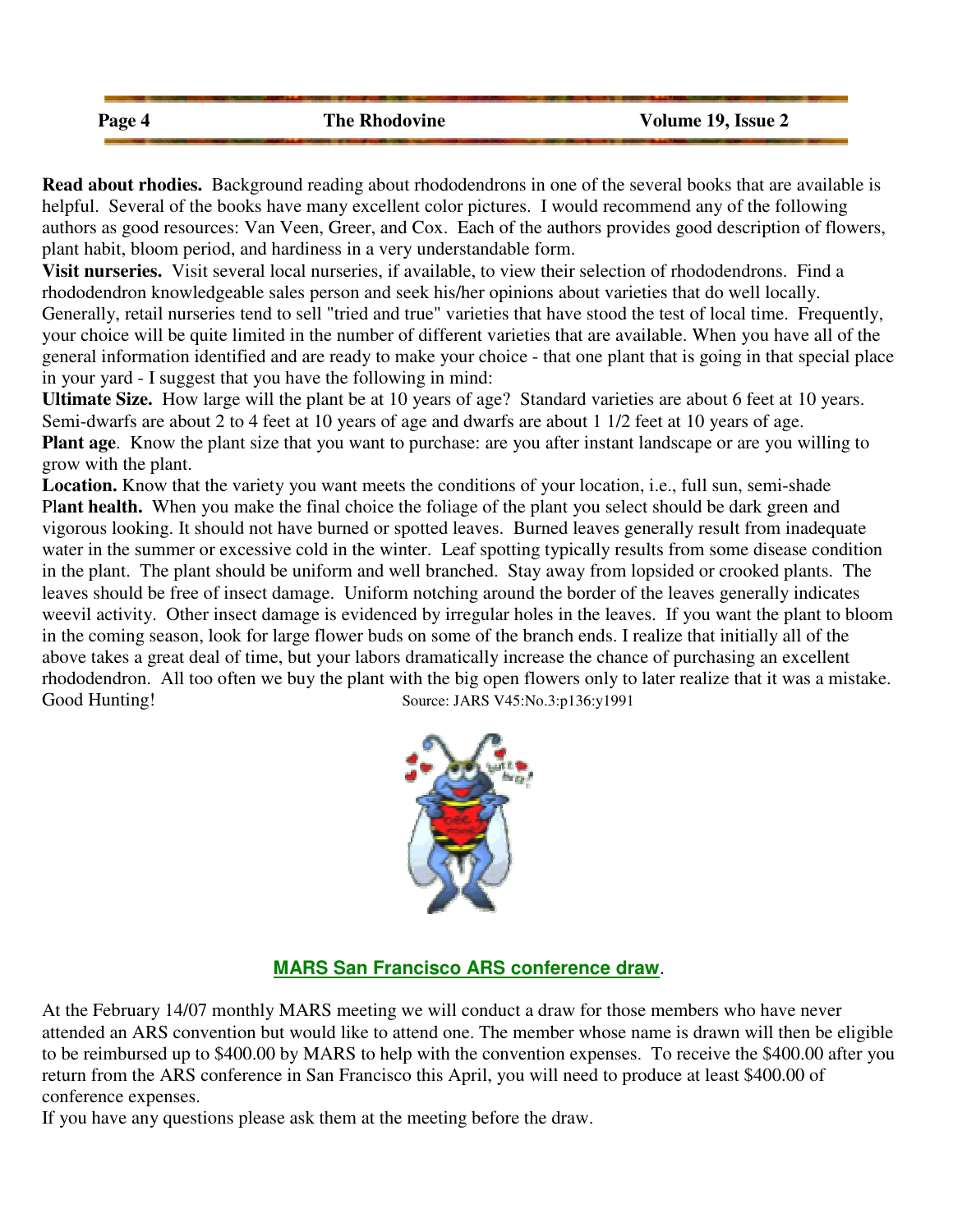#### **MARS Minutes**

General Meeting on January 10, 2007

**MEETING** called to order at 7:40 pm. More than 30 courageous souls braved the wintry weather.

**WELCOME GUESTS:** Gwen Wright, Stan Parkinson, Kathy and Guy Loyer

**MINUTES** of the last general meeting November 8, 2006 were approved as circulated.

**BUSINESS ARISING**: None

**CORRESPONDENCE: SOS** Executive Director Kevin Wilson writes to thank MARS for its Christmas Party donation.

**2006/2007 Executive/Committee Chairmen**: Ron McMaster reports that Jean Greig has agreed to be back-up librarian. MARS, however, still needs a volunteer meeting coordinator and Barbara Kulla still needs help with refreshments.

**TREASURER:** Tony Ansdell outlined briefly the annual report which shows we have a net gain of \$720.54 over the previous year. The current chequing account shows a year-end balance of \$3631.87. He had reports available for those interested.

**WAYS and MEANS**: Tonight's door prize was Courtenay Lady donated by Harry Wright; other prizes were Rhododendron Kalinka, evergreen azalea Hino Crimson and Rhododendron Lem's 121 and a 3kg package of Norm Todd's rhodo fertilizer as a substitute prize.

**REFRESHMENTS:** Goodies for the meeting were provided by Bill and Kay Burgoyne, Allen and Mary Gillespie and Anne Gutsche. Refreshment chair Barbara Kulla is now bringing a sign-up sheet to meetings so that members can pick a date for their cookie donations.

**SUNSHINE:** Maria Bieberstein sent cards to Ruth Harding, who underwent hand surgery, and Marlys Diamond who is in Edmonton for knee surgery.

**LIBRARY:** Judy McMaster received two new books for our collection. Ann DeBrincat donated *Jade Garden*, a UBC publication, written by Peter Wharton, Brent Hine, and Douglas Justice. MARS purchased *Plant Propagation A to Z: Growing Plants for Free* by Geoff Bryant.

**GARDEN TOUR:** Mark your calendar. The dates are May 12 and 13.

**TRUSS SHOW and PLANT SALE:** Bert Harding reminded members the show is on April 21 at the Parksville Curling Club, same as last year and stressed he would be seeking volunteers for all sorts of jobs, including cashiers and greeters.

**MEMBERSHIP:** Bert Harding's summary shows there is a drop in membership, down from 79 to 63. Sixteen memberships were not renewed, some because of illness, a move out of the area and death.

**CHRISTMAS PARTY:** In Maria Bieberstein's absence, Ron McMaster gave a glowing account of the festivities. About 100 pounds of foodstuffs went to the Salvation Army and the "door prize" ticket sales sent \$130 to the SOS.

**SEEDY SATURDAY**: MARS will be handing out information on the club and care of rhodos on Feb. 3 from 10 am to 3 pm. Marilyn Dawson is looking for a volunteer or two for that period.

**NEW BUSINESS**: 1. MARS is shopping for a used digital projector that meets our specifications. Meanwhile we will continue to rent the one from the Civic Centre.

2. After hearing from Harry Wright and Terry Richmond on the subject of a district booth at the VanDusen Garden Show June 7-10, Ron McMaster decided the executive will discuss the subject again at the next meeting.

3. Port Alberni Garden Tour is on the same day as MARS' tour. Executive decided it will not be advertised in the Rhodovine.

 4. Marilyn Dawson reported that the Friends of the Library are presenting an afternoon with Des Kennedy reading from his new book at the Echo Theatre, 2 pm on Feb. 24. Tickets are \$10 at the library.

**RAFFLE:** Don Bridgen won Courtenay Lady, Bert Harding got Hino Crimson and Mary Gillespie took home a pail of fertilizer. (Continued on next page)